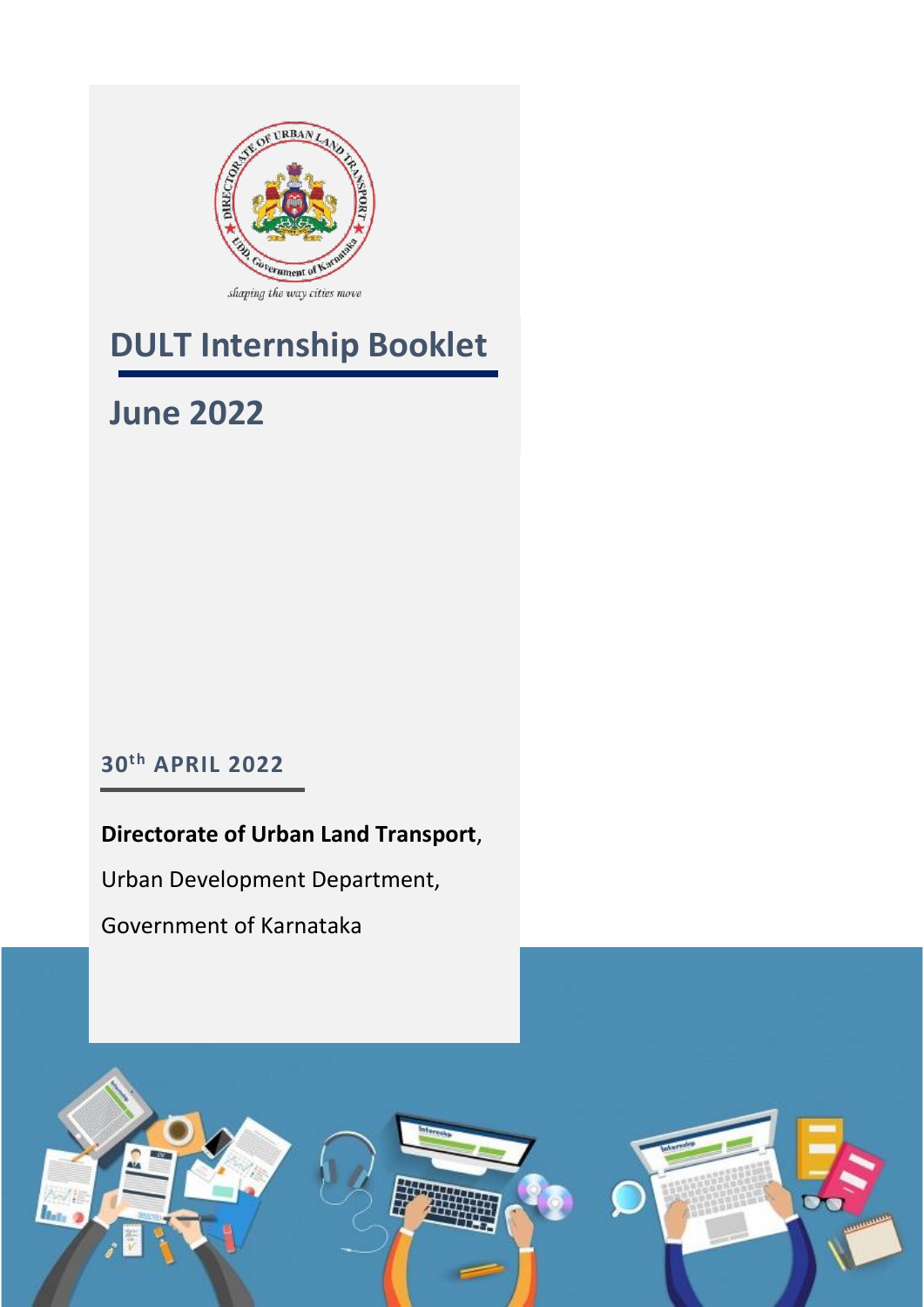# **1. Internship at DULT**

Since its inception, DULT has been at the forefront of planning and implementing several initiatives in the urban mobility space. DULT has also established key partnerships with academic institutions, community organizations, industry etc. over the years. DULT considers internship as an impactful opportunity for creating a future talent pool for the industry.

The robust internship program at DULT began in 2011. Since then, every year DULT provides opportunities to master's students from all over the country for two-month internship programs at its headquarters in Bengaluru . Occasionally, the internship program is also offered to bachelor's students. The purpose of DULT's internship programme is to:

- a) provide a framework by which students from diverse academic backgrounds may be assigned to projects, where their educational experience can be enhanced and enriched through exposure to actual and practical work.
- b) immerse students in the real working environment of a government organization.
- c) introduce DULT's goals, principles, and activities to the student community.
- d) provide DULT with the assistance of qualified students specialized in various professional fields.

Internship programs are aligned with academic calendars and conducted twice every year. The first internship program is conducted during May-July with students from all over India and the second internship program is conducted during September-November with students from Karnataka.



Image: September-November 2021 SuMA Internship Exhibition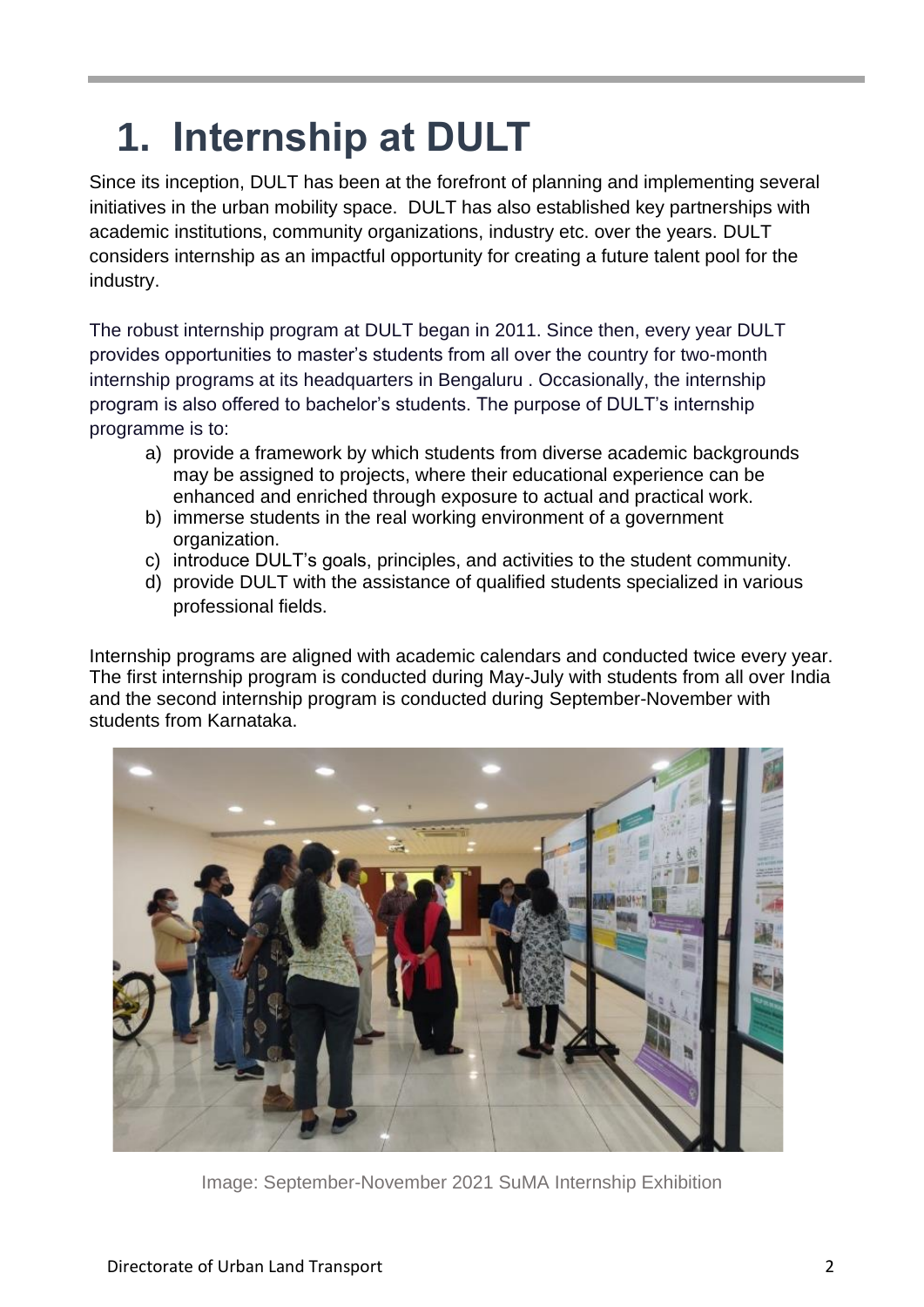# **2. Internship-June 2022 Projects**

#### **Project 1: Infrastructure Audit for Core TOD Zones of Chikabanawara and Banaswadi Sub-urban Stations**

#### **Introduction/ Background:**

The Suburban rail for a length of 148 km is being planned for implementation along the four corridors in Bengaluru in phases. Currently, in the first phase phase, suburban rail connecting Chikabanawara and Benigenehalli (Corridor-2) is being taken up for implementation. The planned suburban rail network complements the existing metro network of 42km and new metro network lines of about 130 km under implementation. In addition to the mass transit network, the city has well established bus services operated by BMTC. Currently, buses cater to more than 36% of trips in the city.

The Comprehensive Mobility Plan (CMP) Bengaluru (2020) targets to increase of mode share by public transport from 42% to 70% by 2035. To achieve this target, in addition to developing the mass transit infrastructure it is important to ensure that more people have convenient access to public transport nodes (terminals), as improving access tends to encourage more people to use PT rather than using their personal motorized vehicles.

TOD is a tool used worldwide to increase densities around mass stations in tandem with improving the built environment in those areas , which enables safe and convenient access to transit stations, bus stops and other destinations in the station area by non-motorized modes like walking and cycling.

In this regard, a TOD policy for the city of Bengaluru has been formulated to achieve the following objectives:

- 1. Achieve high mode share of public transport.
- 2. Provide built environment and associated infrastructure conducive for Non-Motorized Transport (NMT) use.
- 3. Implement mixed-land use that leads to shorter commutes and reduced travel demand.
- 4. Ensure inclusivity for all economic classes, gender, age, and abilities in the design of TOD interventions.
- 5. Enable high-quality of life through place making and sustainable practices.
- 6. Build enabling framework to deliver TOD projects of high-quality.

One of the primary objectives of the draft Transit oriented development policy of Bengaluru is to develop the core and standard TOD zones as walkable and cyclable areas. First and last mile connectivity is important to ensure greater use of public transit, and the Bengaluru suburban rail project provides an opportunity to plan for the improvement of the built environment around the stations in tandem with the implementation of the suburban rail project.

**Project Brief:** In the above context, DULT plans to take up an infrastructure audit around two sub-urban stations of Corridor 2 namely, Chikkabhanavara and Banaswadi stations, through local area mobility parameters (LAMP) Audit. The LAMP Audit will be used to assess the walkability, cyclability and access to public transport, in line with the objectives of the TOD Policy.

| <b>Schedule</b> | <b>Task details</b>                                                                                                                                                                     | <b>Weekly Deliverables</b>                                                                                                    | <b>Review</b>                                                         |
|-----------------|-----------------------------------------------------------------------------------------------------------------------------------------------------------------------------------------|-------------------------------------------------------------------------------------------------------------------------------|-----------------------------------------------------------------------|
| <b>Week 1</b>   | Day 1: Introduction to TOD<br>concepts and Suburban Rail<br>Project.<br>Familiarization, presentation<br>and preparation of the study<br>area context (major roads,<br>landmarks etc.). | <b>Presentation on site</b><br>1.<br>context.<br><b>Presentation on</b><br>observations from<br>the Reconnaissance<br>survey. |                                                                       |
|                 | <b>Day 2:</b><br>Introduction to LAMP Audit<br>and Tag Along Surveys.<br><b>Understanding the</b><br>parameters of audits -                                                             |                                                                                                                               | Bi-weekly mentors review.<br><b>(Presentation on site</b><br>context) |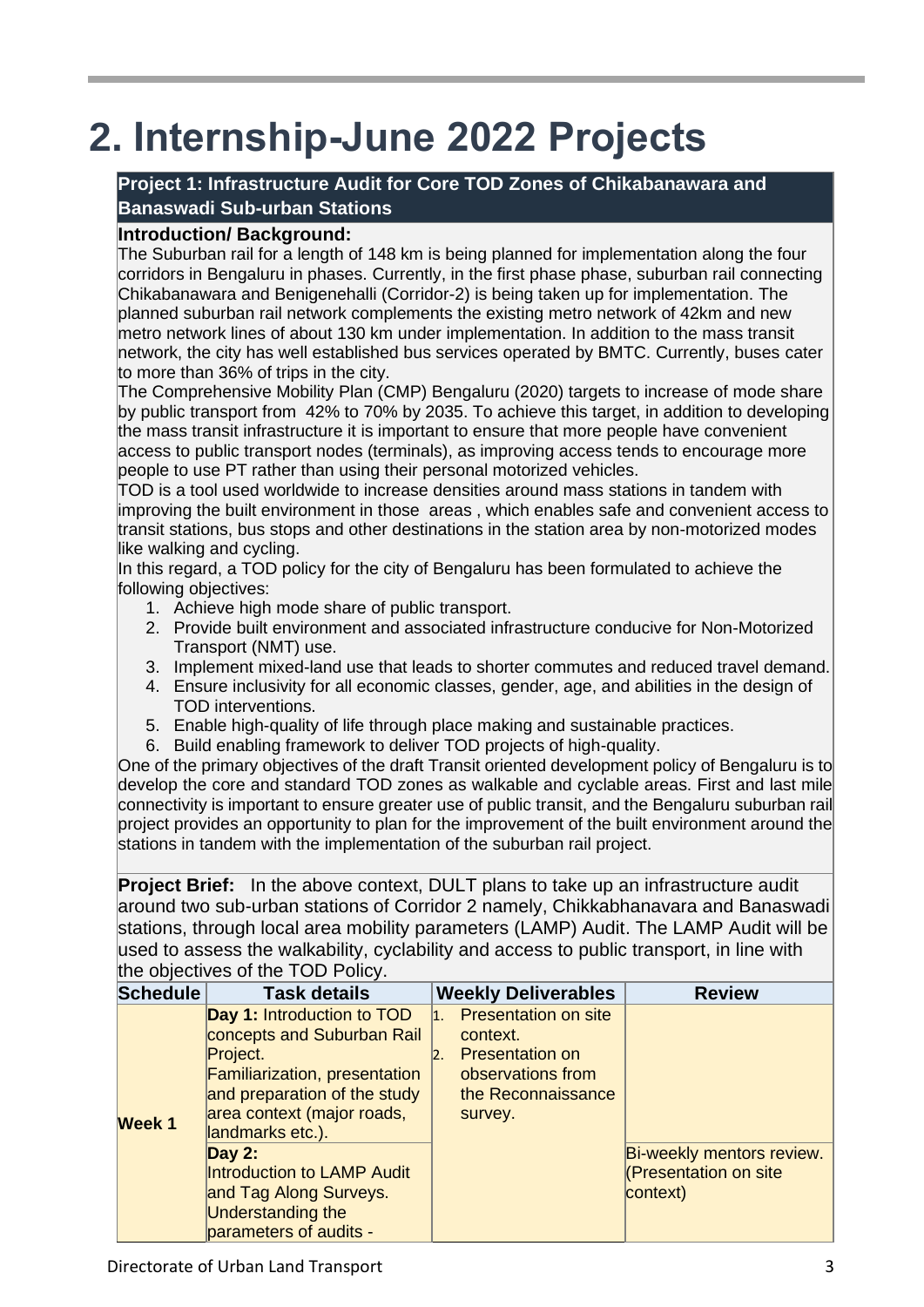|                                                                                                                                                  | familiarization on data<br>collection process pertaining<br>to the above (what and how)<br>including data collection<br>formats.   |                                                                             |                                                                                                                                  |  |
|--------------------------------------------------------------------------------------------------------------------------------------------------|------------------------------------------------------------------------------------------------------------------------------------|-----------------------------------------------------------------------------|----------------------------------------------------------------------------------------------------------------------------------|--|
|                                                                                                                                                  | Day 3: Demo LAMP Audit.                                                                                                            |                                                                             |                                                                                                                                  |  |
|                                                                                                                                                  | Day 4: Reconnaissance<br>survey of the project area.<br>Undertake LAMP Audit for a<br>sample stretch.                              |                                                                             |                                                                                                                                  |  |
|                                                                                                                                                  | Day 5: Presentation<br>preparation on initial<br>observations from<br>Reconnaissance survey and<br>sample LAMP Audit.              |                                                                             | <b>Bi-weekly mentors review</b><br>(Presentation on<br>observations from the<br>Reconnaissance survey<br>and sample LAMP Audit). |  |
| Week 2                                                                                                                                           | <b>Conducting Audit/survey for</b><br>the identified parameters<br>(walkability, cyclability, public<br>transport, amenities etc.) | <b>Presentation of survey</b><br>data collected.                            | <b>Bi-weekly mentors</b><br>review on Tuesday and<br>Thursday (data<br>verification).                                            |  |
| Week 3                                                                                                                                           | Data collation.                                                                                                                    |                                                                             | <b>Supervisor's Review</b><br>(Presentation of survey<br>data collected).                                                        |  |
| <b>Week 4</b>                                                                                                                                    | Identifying data gaps and<br>rectifying the gaps.<br>Initiate data analysis.                                                       | <b>Presentation of final</b><br>data.                                       | Review of survey data<br>collection report.                                                                                      |  |
| Week 5                                                                                                                                           | Data analysis.                                                                                                                     | <b>Presentation on data</b><br>analysis.                                    | Review of data analysis<br>report.                                                                                               |  |
| Week 6                                                                                                                                           | Data analysis<br>Preparation of action plan for analysis and initial ideas<br>walkable and cyclable core<br>zone.                  | <b>Presentation on data</b><br>for action plan.                             | <b>Supervisor's Review</b><br>(Presentation of data<br>collection and data<br>analysis).                                         |  |
| Week 7                                                                                                                                           | Preparation of action plan for Presentation and report<br>walkable and cyclable core                                               | of action plan for                                                          | <b>Commissioner's Review</b>                                                                                                     |  |
| Week 8                                                                                                                                           | zone.<br>(presentation and report)                                                                                                 | walkable and cyclable<br>core zone.                                         | <b>Panel Review</b>                                                                                                              |  |
|                                                                                                                                                  | <b>Number of Interns Required: 8</b>                                                                                               |                                                                             |                                                                                                                                  |  |
| Qualification Required: Masters in Urban Design/ Urban Planning/ Transport<br>Planning/ Transport Engineering/ Highway Design/ Architecture etc. |                                                                                                                                    |                                                                             |                                                                                                                                  |  |
| <b>Skills Required:</b> GIS, Auto CAD, Photoshop, Data Analysis, MS Office.                                                                      |                                                                                                                                    |                                                                             |                                                                                                                                  |  |
| <b>Mentors:</b><br>Station 1 - Mrs. Sonal Kulkarni,<br>Mrs. Manju George, Mrs. Saima                                                             |                                                                                                                                    | <b>Internship Deliverables:</b><br>A presentation shall be prepared for the |                                                                                                                                  |  |
| Mujeeb<br>Station 2 – Mrs. Ann Jacob,<br>Mrs. Shreya Mokhashi, Mr. Gaurang                                                                       |                                                                                                                                    | scheduled reviews, in accordance with the<br>template shared.               |                                                                                                                                  |  |
|                                                                                                                                                  |                                                                                                                                    | A final report shall be submitted at the end of                             |                                                                                                                                  |  |
| Co-mentors: Hariharasudhan<br>(data analysis), Prashob (GIS),<br>Sundarajan                                                                      |                                                                                                                                    | week 8, in accordance with the template<br>shared.                          |                                                                                                                                  |  |
|                                                                                                                                                  | <b>Supervisor: Mr. Sanmay Bohidar</b>                                                                                              |                                                                             |                                                                                                                                  |  |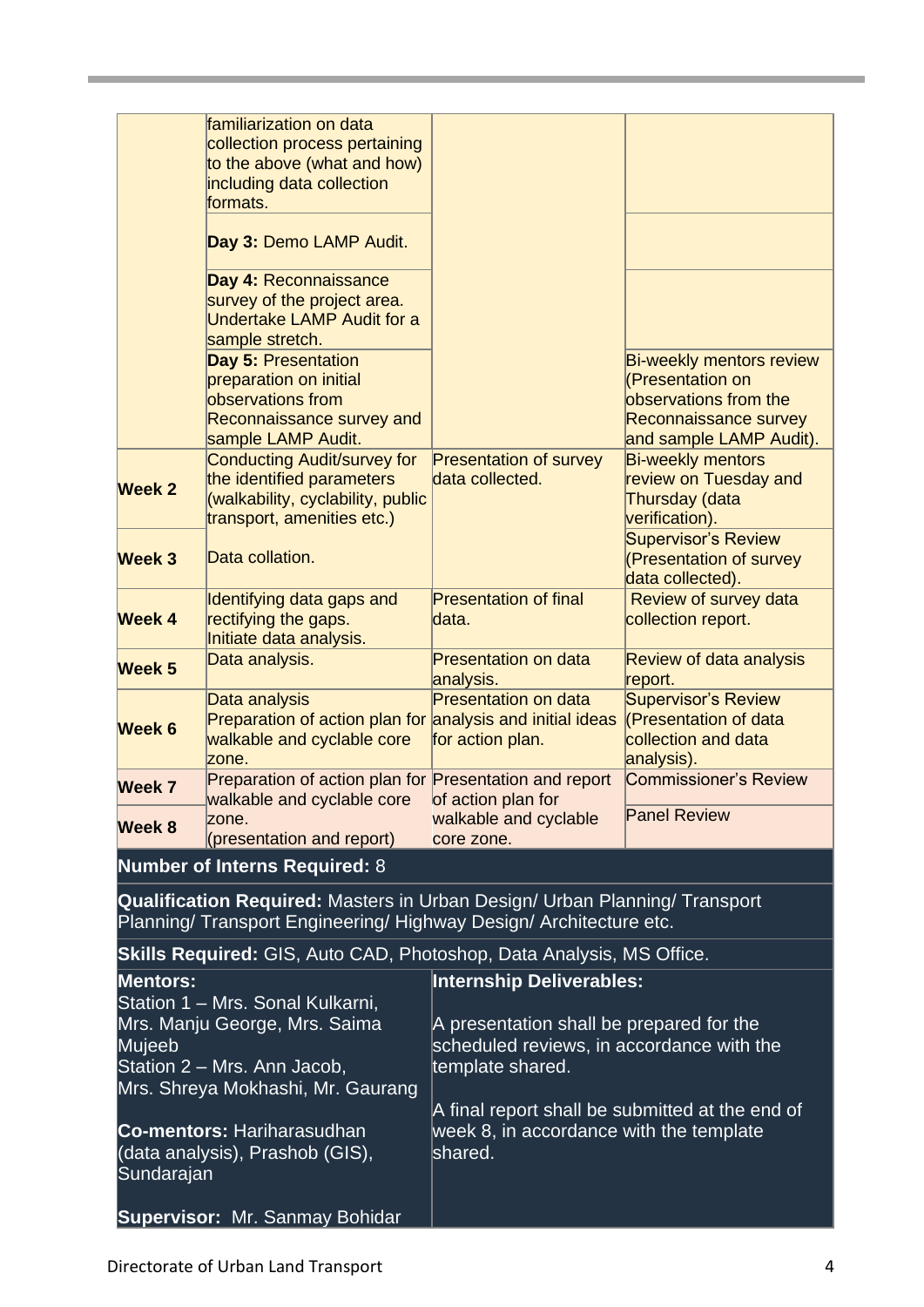#### **Project 2: Spatial assessment of suburban stations at Chikkabhanavara and Banaswadi**

#### **Introduction/ Background:**

The Suburban rail for a length of 148 km is being planned for implementation along the four corridors in Bengaluru in phases. Currently, in the first phase phase, suburban rail connecting Chikabanawara and Benigenehalli (Corridor-2) is being taken up for implementation. The planned suburban rail network complements the existing metro network of 42km and new metro network lines of about 130 km under implementation. In addition to the mass transit network, the city has well established bus services operated by BMTC. Currently, buses cater to more than 36% of trips in the city.

The Comprehensive Mobility Plan (CMP) Bengaluru (2020) targets to increase of mode share by public transport from 42% to 70% by 2035. To achieve this target, in addition to developing the mass transit infrastructure it is important to ensure that more people have convenient access to public transport nodes (terminals), as improving access tends to encourage more people to use PT rather than using their personal motorized vehicles.

TOD is a tool used worldwide to increase densities around mass stations in tandem with improving the built environment in those areas , which enables safe and convenient access to transit stations, bus stops and other destinations in the station area by non-motorized modes like walking and cycling.

In this regard, a TOD policy for the city of Bengaluru has been formulated to achieve the following objectives:

- 7. Achieve high mode share of public transport.
- 8. Provide built environment and associated infrastructure conducive for Non-Motorized Transport (NMT) use.
- 9. Implement mixed-land use that leads to shorter commutes and reduced travel demand.
- 10. Ensure inclusivity for all economic classes, gender, age, and abilities in the design of TOD interventions.
- 11. Enable high-quality of life through place making and sustainable practices.
- 12. Build enabling framework to deliver TOD projects of high-quality.

The draft TOD policy proposes mixed land use and densification with focus on affordable housing in the TOD zones. It also proposes development of regulations that help in achieving its objectives. It is important to understand the transformation potential in the TOD zones for coming up with suitable regulations.

**Project Brief:** The objective of the study is to document and assess the existing spatial characteristics like plot sizes, land use, built form, densities, parking provisions and property value and socio-economic conditions around the suburban stations for 500m core zone. The study will further assess land use transformation with respect to the revised Master Plan 2015 and undertake a perception survey to understand the future development prospects for delineated study area.

| <b>Work</b><br><b>Schedule</b> | Day wise task details                                                                                                                                                                                                                                                                                                                              | <b>Weekly</b><br><b>Deliverables</b>                                                                                                               | <b>Review</b> |
|--------------------------------|----------------------------------------------------------------------------------------------------------------------------------------------------------------------------------------------------------------------------------------------------------------------------------------------------------------------------------------------------|----------------------------------------------------------------------------------------------------------------------------------------------------|---------------|
| <b>Week1</b>                   | Day $1:$<br>Introduction to the TOD<br>policy for Bengaluru.<br><b>Introduction to the Spatial</b><br>Impact. Assessment (SIA).<br>Introduction to site.<br>Briefing on data collection<br>process and perception<br>surveys.<br>Undertake literature study.<br>Day $2:$<br>Site visit with mentors, hands-on<br>testing of collector app and site | <b>Presentation on</b><br>1.<br>site context.<br><b>Presentation on</b><br>$\mathsf{R}$ .<br>observations from<br>the<br>reconnaissance<br>survey. |               |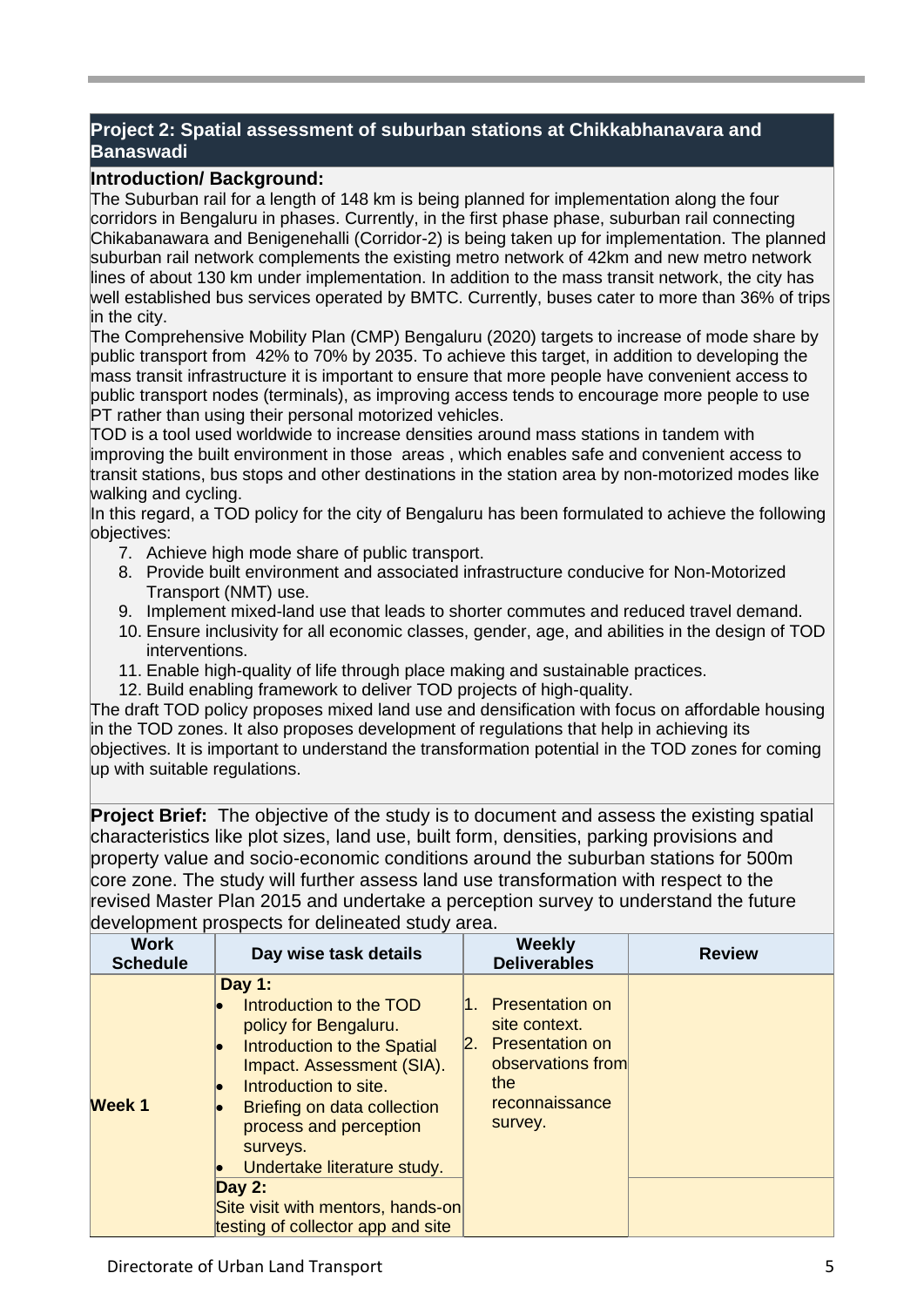|                                            | recce by interns to understand<br>existing site characteristics.                                                                                                 |                                                                                  |                                                                   |  |
|--------------------------------------------|------------------------------------------------------------------------------------------------------------------------------------------------------------------|----------------------------------------------------------------------------------|-------------------------------------------------------------------|--|
|                                            | <b>Day 3:</b>                                                                                                                                                    |                                                                                  | Bi-weekly mentors review.                                         |  |
|                                            | Compile and present the                                                                                                                                          |                                                                                  | <b>(Presentation on site</b>                                      |  |
|                                            | findings from literature study<br>and site recce.                                                                                                                |                                                                                  | context)                                                          |  |
|                                            | Day 4 & 5:                                                                                                                                                       |                                                                                  | Bi-weekly mentors review.                                         |  |
|                                            | Station 1: Banasawadi                                                                                                                                            |                                                                                  | (Presentation on findings<br>from Reconnaissance                  |  |
|                                            | Ground truthing of plots of<br>the base map.                                                                                                                     |                                                                                  | survey)                                                           |  |
|                                            | Land use survey for each                                                                                                                                         |                                                                                  |                                                                   |  |
|                                            | plot.<br>Data rectification based on                                                                                                                             |                                                                                  |                                                                   |  |
|                                            | ground scenario.                                                                                                                                                 |                                                                                  |                                                                   |  |
|                                            |                                                                                                                                                                  |                                                                                  |                                                                   |  |
|                                            | <b>Station 1: Banasawadi</b>                                                                                                                                     |                                                                                  | <b>Bi-weekly mentors</b>                                          |  |
|                                            | Ground truthing of plots of<br>the base map.                                                                                                                     |                                                                                  | review and<br>Supervisor's Review.                                |  |
|                                            | Land use survey for each                                                                                                                                         |                                                                                  | (Presentation on findings                                         |  |
| <b>Week 2 &amp; 3</b>                      | plot.                                                                                                                                                            | 1. Presentation on<br>findings from land-                                        | from land-use survey and                                          |  |
|                                            | Data rectification based on<br>ground scenario.                                                                                                                  | use survey.                                                                      | perception survey for<br><b>Banaswadi station)</b>                |  |
|                                            | <b>User Perception Survey.</b>                                                                                                                                   | 2. Presentation on                                                               |                                                                   |  |
|                                            | <b>Station 2: Chikkabanawara</b>                                                                                                                                 | perception survey.                                                               | <b>Bi-weekly mentors</b>                                          |  |
|                                            | Ground truthing of plots of<br>the base map.                                                                                                                     |                                                                                  | review and<br>Supervisor's Review.                                |  |
| <b>Week 4 &amp; 5</b>                      | Land use survey for each                                                                                                                                         | 3. Data rectification<br>and compilation.                                        | (Presentation on findings                                         |  |
|                                            | plot.<br>Data rectification based on                                                                                                                             |                                                                                  | from land-use survey and<br>perception survey for                 |  |
|                                            | ground scenario.                                                                                                                                                 |                                                                                  | Chikkabanawara station)                                           |  |
|                                            | <b>User Perception Survey.</b>                                                                                                                                   |                                                                                  |                                                                   |  |
|                                            | Generation of maps from GIS,<br>Data analysis and preparation of and use, building                                                                               | GIS maps (plot sizes, Supervisor's Review.                                       | <b>(Draft presentation with</b>                                   |  |
|                                            | presentation.                                                                                                                                                    | heights, typology,                                                               | background information of                                         |  |
| Week 6                                     | (Each group of 6 students will                                                                                                                                   | built v/s open,                                                                  | the station area, maps,                                           |  |
|                                            | take up individual stations and<br>prepare the presentation)                                                                                                     | density, land value).                                                            | findings from the<br>Comparative study of perception survey, data |  |
|                                            |                                                                                                                                                                  | land use                                                                         | analysis and comparative                                          |  |
|                                            |                                                                                                                                                                  | transformation (if<br>any) with RMP 2015. transformation).                       | study of land use                                                 |  |
| Week 7                                     | <b>Preparation of detailed</b>                                                                                                                                   | <b>Detailed</b>                                                                  | <b>Commissioner's Review</b>                                      |  |
| Week 8                                     | presentation and report.                                                                                                                                         | presentation and<br>report.                                                      | <b>Panel Review</b>                                               |  |
|                                            | Number of Interns Required: 12 (6 for each station)                                                                                                              |                                                                                  |                                                                   |  |
|                                            | Qualification Required: (Masters in Urban Planning/ Transport Planning)                                                                                          |                                                                                  |                                                                   |  |
|                                            | Skills Required: (Knowledge of GIS/ MS Office / Photoshop etc.). Kannada speaking                                                                                |                                                                                  |                                                                   |  |
|                                            | people required to conduct perception surveys                                                                                                                    |                                                                                  |                                                                   |  |
|                                            | Mentors: Mrs. Bhavana N, Mrs. Nikita Baliga, Internship Deliverables:<br>Ms. Navabharathi T.N, Ms. Sushmita Mudhol<br>• A presentation shall be prepared for the |                                                                                  |                                                                   |  |
|                                            |                                                                                                                                                                  | scheduled reviews, in accordance with the                                        |                                                                   |  |
| <b>Co-mentors: Hariharasudhan</b>          |                                                                                                                                                                  | template shared.                                                                 |                                                                   |  |
| (data analysis), Prashob (GIS), Sundarajan |                                                                                                                                                                  | • A final presentation and report shall be<br>submitted at the end of week 8, in |                                                                   |  |
| Supervisor: Mrs. Monika Kashkari           |                                                                                                                                                                  | accordance with the template shared.                                             |                                                                   |  |

Directorate of Urban Land Transport 6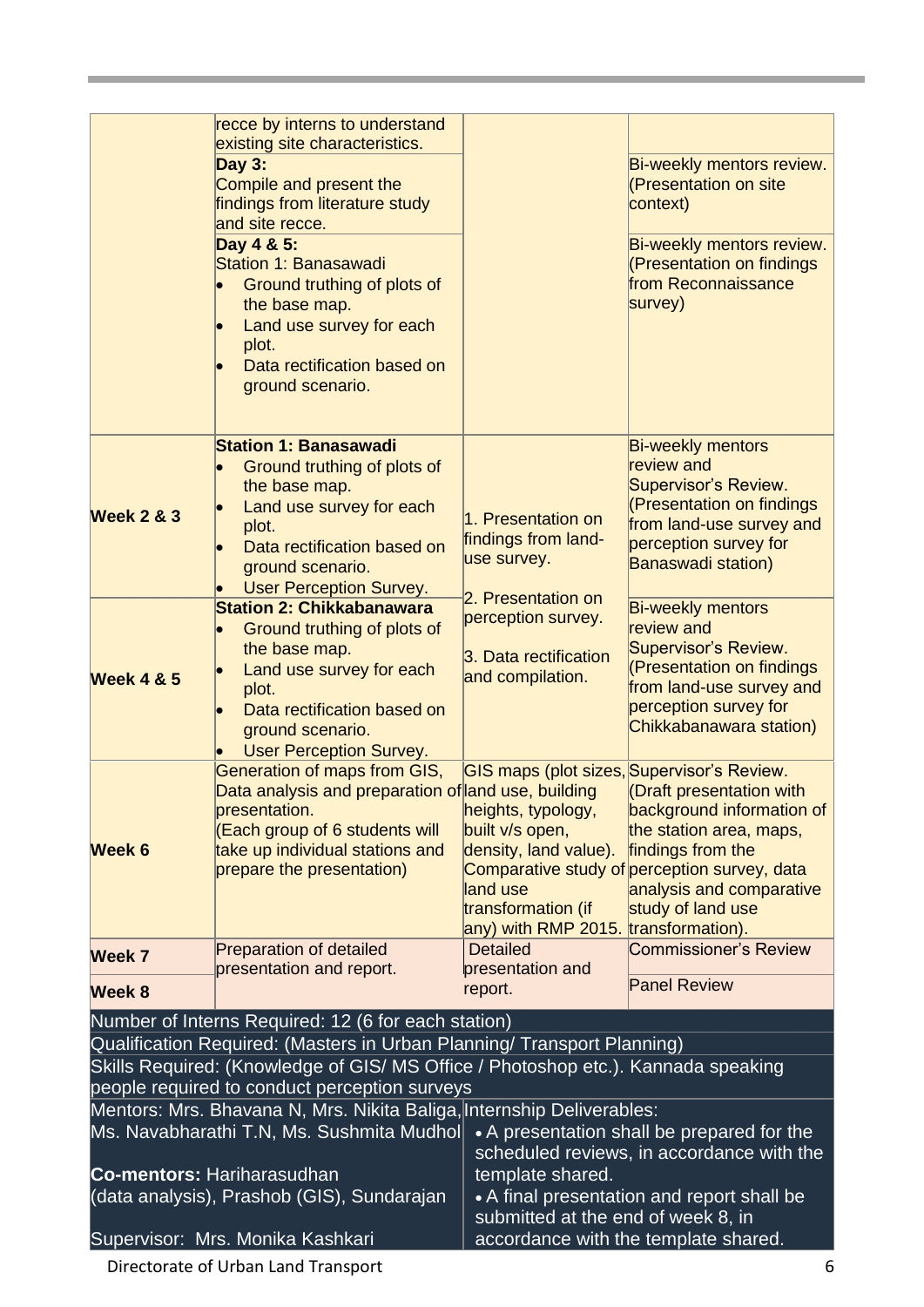**Project 3: Understanding travel characteristics, existing road network capacity and public transport accessibility levels at Banasawadi and Chikkabanawara Sub Urban Railway station areas**

**Introduction/ Background:** The Suburban rail for a length of 148 km is being planned for implementation along the four corridors in Bengaluru in phases. Currently, in the first phase phase, suburban rail connecting Chikabanawara and Benigenehalli (Corridor-2) is being taken up for implementation. The planned suburban rail network complements the existing metro network of 42km and new metro network lines of about 130 km under implementation. In addition to the mass transit network, the city has well established bus services operated by BMTC. Currently, buses cater to more than 36% of trips in the city.

The Comprehensive Mobility Plan (CMP) Bengaluru (2020) targets to increase of mode share by public transport from 42% to 70% by 2035. To achieve this target, in addition to developing the mass transit infrastructure it is important to ensure that more people have convenient access to public transport nodes (terminals), as improving access tends to encourage more people to use PT rather than using their personal motorized vehicles.

TOD is a tool used worldwide to increase densities around mass stations in tandem with improving the built environment in those areas , which enables safe and convenient access to transit stations, bus stops and other destinations in the station area by non-motorized modes like walking and cycling.

In this regard, a TOD policy for the city of Bengaluru has been formulated to achieve the following objectives:

- 13. Achieve high mode share of public transport.
- 14. Provide built environment and associated infrastructure conducive for Non-Motorized Transport (NMT) use.
- 15. Implement mixed-land use that leads to shorter commutes and reduced travel demand.
- 16. Ensure inclusivity for all economic classes, gender, age, and abilities in the design of TOD interventions.
- 17. Enable high-quality of life through place making and sustainable practices.
- 18. Build enabling framework to deliver TOD projects of high-quality.

DULT intends to prepare the TOD plans around the proposed Suburban rail stations. In order to inform the preparation of the TOD plans, it is required to assess the existing station area conditions like travel patterns, road network capacity, public transport accessibility etc. Project Brief: To inform the preparation of the TOD plans around two SRS station namely,

Banaswadi and Chikkabanawara following studies are being planned as part of this internship: 1. Household survey to capture travel characteristics along with demographic and socio-

- economic characteristics.
- 2. Traffic counts along with pedestrian and cyclists' counts will be carried out at mid blocks and intersections to understand the holding capacity of the road network.

| <b>Work</b><br>Schedule | Day wise task details                                                                                                                                                                                                                                                                                                                                                                                                                                                                                                                    | <b>Weekly</b><br><b>Deliverables</b>                                                                                                   | <b>Review</b>                                                                                                         |
|-------------------------|------------------------------------------------------------------------------------------------------------------------------------------------------------------------------------------------------------------------------------------------------------------------------------------------------------------------------------------------------------------------------------------------------------------------------------------------------------------------------------------------------------------------------------------|----------------------------------------------------------------------------------------------------------------------------------------|-----------------------------------------------------------------------------------------------------------------------|
| Week 1                  | Day 1: TOD policy and SAP Designs:<br>Introduction to the TOD policy for<br>Bengaluru, introduction to Station<br>Accessibility Planning (SAP) and brief<br>overview on the proposed SRS and its<br>design principles.<br>Day 2, 3, 4: Preparation for Surveys:<br>-Understanding the site context:<br>proposed sub-urban station, its design,<br>and the catchment area.<br>- Documentation of the existing travel<br>characteristics (operational Bus/rail<br>services, junctions, parking facilities,<br>etc.) in the catchment area. | 1.Presentation on<br>site context.<br>2. Presentation on<br>existing travel<br>characteristic.<br>3. Survey formats<br>4.Sampling plan | <b>Bi-weekly mentors</b><br>review:<br><b>(Presentation on site</b><br>context and existing<br>travel characteristic) |

3. The public transport service levels in the station area.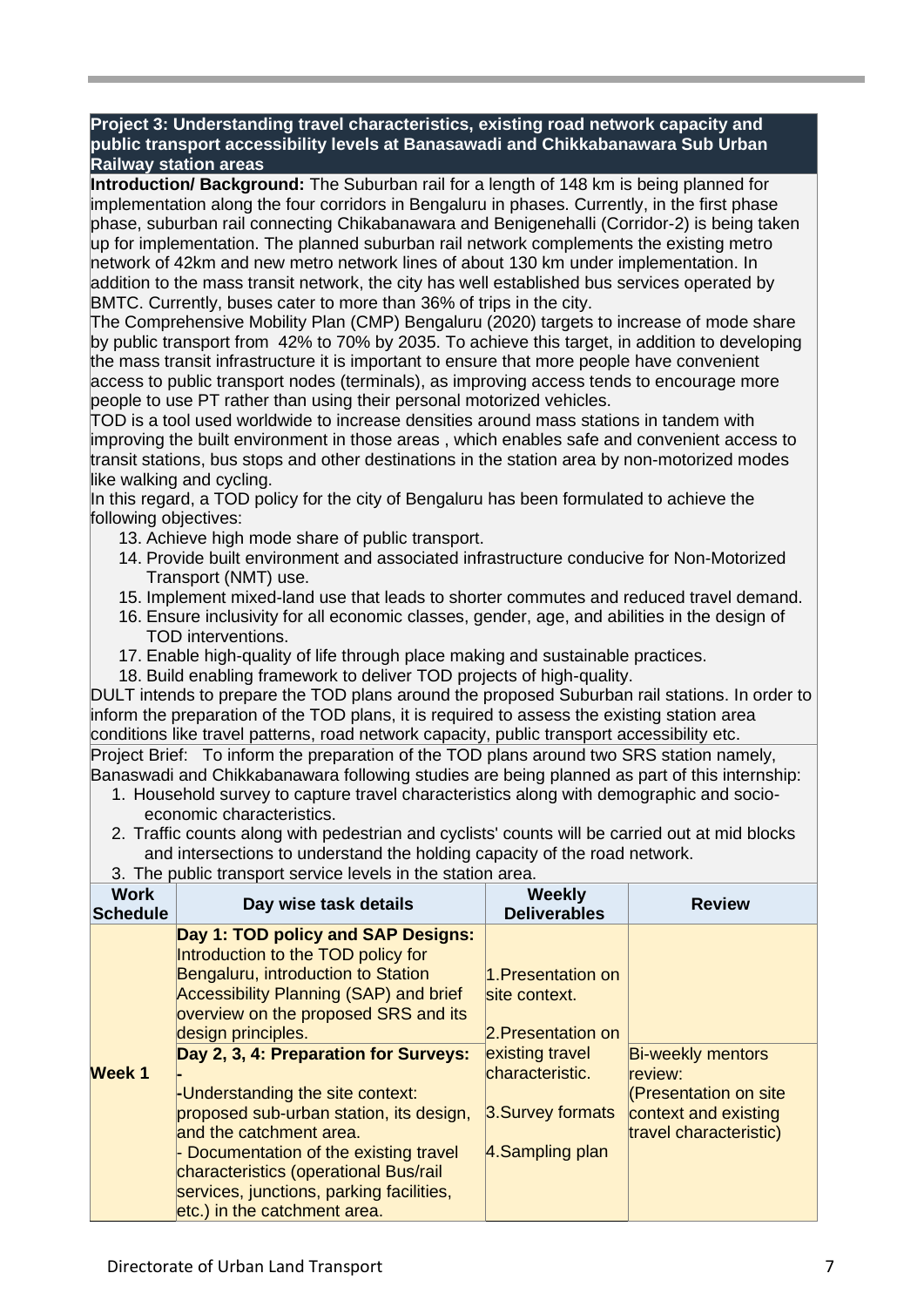|                                                                                                                                                                                                               | - Preparation of survey formats and<br>survey sampling plan for:<br>i. Household survey<br>i.Turning Volume Counts/Mid-<br>block Counts.                                                                             |                                                                                                                                                                              |                                                                                                                                                   |
|---------------------------------------------------------------------------------------------------------------------------------------------------------------------------------------------------------------|----------------------------------------------------------------------------------------------------------------------------------------------------------------------------------------------------------------------|------------------------------------------------------------------------------------------------------------------------------------------------------------------------------|---------------------------------------------------------------------------------------------------------------------------------------------------|
|                                                                                                                                                                                                               | Day 5 and 6: Site visit to the station<br>locations for reconnaissance (obtain site<br>familiarity) and validation of sampling<br>plan. Finalization of Work Plan and<br>Timelines.                                  |                                                                                                                                                                              | <b>Bi-weekly mentors</b><br>review<br>(Presentation on survey<br>formats and sample<br>sizes)                                                     |
| Week $2 +$<br>Week 3                                                                                                                                                                                          | <b>Data collection for Station 1-</b><br><b>Banasawadi</b><br>Chikkabanawara<br>a. Turning Volume Counts<br>(Peak Hours only).<br>b. Household Surveys                                                               | 1. Turning Volume<br><b>Counts Survey</b><br>Data.                                                                                                                           | <b>Bi-weekly mentors</b><br>review and Supervisor's<br><b>Review</b><br>(Presentation on TVCs<br>and Household Surveys<br>for Banaswadi)          |
| Week $4 +$<br>Week 5                                                                                                                                                                                          | <b>Data collection for Station 1-</b><br><b>Chikkabanawara</b><br>a. Turning Volume Counts (Peak Hours<br>only).<br>b. Household Surveys                                                                             | 2. Household<br><b>Survey Data.</b>                                                                                                                                          | <b>Bi-weekly mentors</b><br>review and Supervisor's<br>Review<br>(Presentation on TVCs<br>and Household Surveys<br>for Chikkabanawara)            |
| Week 6                                                                                                                                                                                                        | Data assessment, gap identification<br>and data analysis:<br>Data validation and analysis                                                                                                                            | Data Analysis<br>Report.                                                                                                                                                     | <b>Bi-weekly mentors</b><br>review and Supervisor's<br><b>Review</b><br>(Presentation on data<br>collated and data<br>analysis)                   |
| <b>Week 7</b>                                                                                                                                                                                                 | <b>Assessment of Public Transport</b><br>accessibility levels through secondary<br>data. Teams of 5 per station<br>Chikkabanavara and Banaswadi station Report.<br>area] would assess of PT accessibility<br>levels. | <b>Public Transport</b><br><b>Accessibility</b><br>Assessment                                                                                                                | <b>Bi-weekly mentors</b><br>review, Supervisor's<br>review (Presentation on<br>assessment of PT<br>accessibility)<br><b>Commissioner's Review</b> |
| Week 8                                                                                                                                                                                                        | Preparation of presentation and report                                                                                                                                                                               | <b>Final Presentation</b><br>and Report.                                                                                                                                     | <b>Panel Review</b>                                                                                                                               |
|                                                                                                                                                                                                               | <b>Number of Interns Required: 10</b>                                                                                                                                                                                |                                                                                                                                                                              |                                                                                                                                                   |
| <b>Qualification Required:</b><br>(Masters in Urban Design/ Urban Planning/ Transport Planning/ Transport Engineering etc.)<br>10 Transport planners/Engineers<br>Skills Required: Knowledge of GIS/ Auto CAD |                                                                                                                                                                                                                      |                                                                                                                                                                              |                                                                                                                                                   |
| <b>Mentors:</b><br><b>Team 1: Banaswadi SRS</b><br>Mr. Sourav Dhar, Mrs. Sylvia Prakash,<br>Mrs. Pratiksha Surpriya<br><b>Internship Deliverables:</b><br>A presentation shall be prepared for                |                                                                                                                                                                                                                      |                                                                                                                                                                              |                                                                                                                                                   |
| Team 2: Chikkabanwara-<br>Mrs. Aditi Arya, Mr. Sriharsha Chowdary,<br>Ms. Shalini Choudary<br><b>Co-mentors: Hariharasudhan</b>                                                                               |                                                                                                                                                                                                                      | the scheduled reviews, in accordance<br>with the template shared.<br>• A final report shall be submitted at the<br>end of week 8, in accordance with the<br>template shared. |                                                                                                                                                   |
|                                                                                                                                                                                                               | (data analysis), Prashob (GIS), Sundarajan                                                                                                                                                                           |                                                                                                                                                                              |                                                                                                                                                   |
| <b>Supervisor:</b>                                                                                                                                                                                            | <b>Mr. Shamanth Kuchangi</b>                                                                                                                                                                                         |                                                                                                                                                                              |                                                                                                                                                   |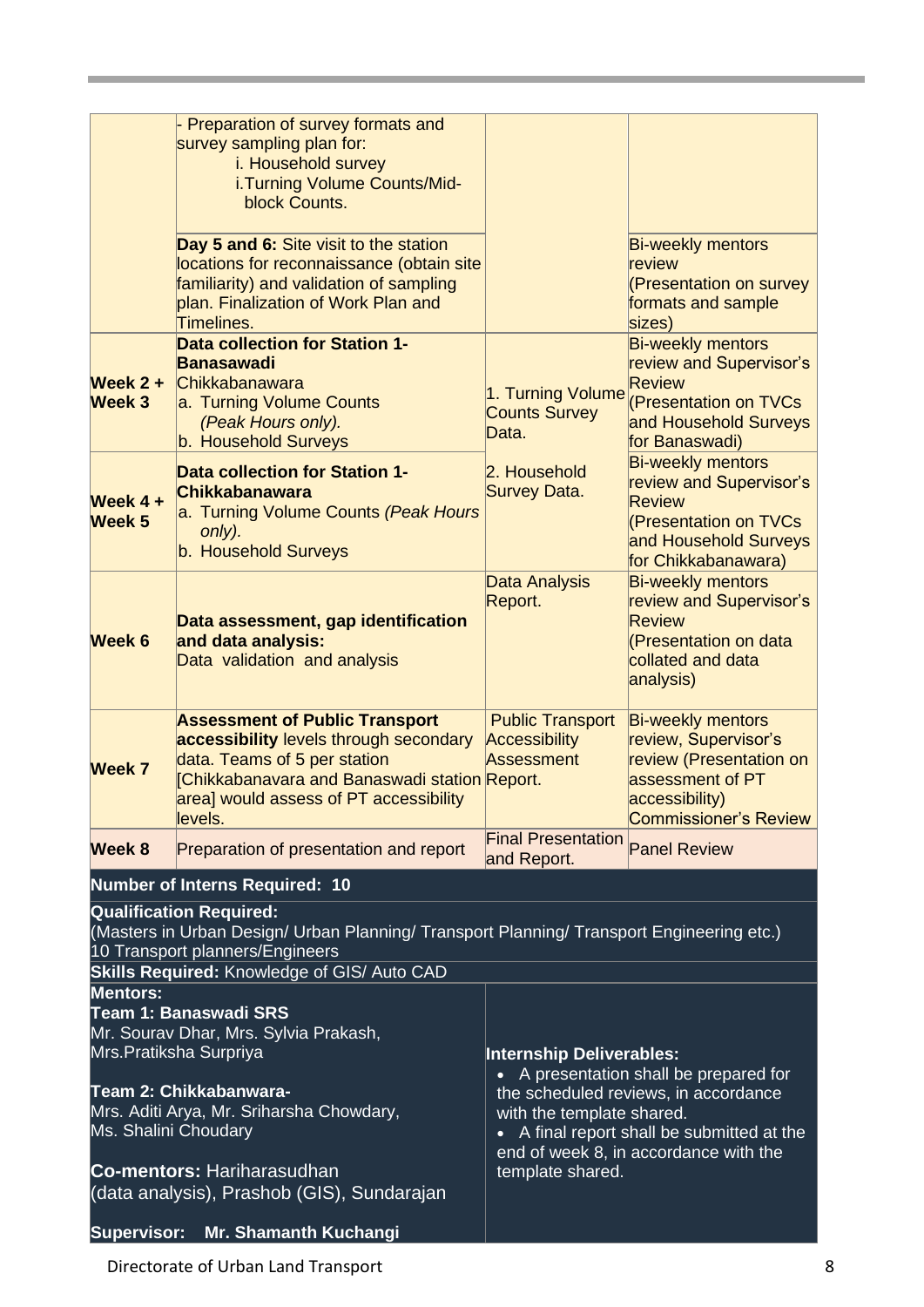## **3. Internship Program Details**

#### **3.1 Responsibility of Interns:** The intern shall;

- a. observe all applicable rules, regulations, instructions, procedures, and directives of the Department.
- b. bring their own laptops to office.
- c. intimate their mentors, supervisor, and coordinator through formal communication for any leave, at least 3 days in advance.
- d. check in with their respective mentors daily so that the necessary tasks can be assigned to them.
- e. ensure that they are available throughout the working hours to enable coordination and communication.
- f. prepare daily work log of the tasks completed at the end of every day, as per the format in Annexure 4 and submit to the respective mentors.
- g. prepare review reports, in accordance with the template shared for the supervisor's review scheduled every 15 days.
- h. prepare a presentation for the Commissioner's review at the end of Week 7 and a final report and final presentation for the panel's review at the end of week 8.
- i. adhere to the formal dress code and maintain cleanliness/ personal hygiene. Mentors are accountable for the standards of appropriate attire of his/ her team. Commissioner, DULT and the immediate head reserves the right to point out any inappropriate attire/dress.
- j. adhere to the office timings. As per rules and regulations of Government of Karnataka, DULT follows a 6(six) days week schedule, other than 2nd (second) Saturday and 4th (fourth) Saturday of every month which shall be considered as off with exceptions on special duties. Sunday is the regular Weekly Off day. The working hours are10:00 am to 5:30 pm on all working days which will be monitored via Bio metric attendance. Late coming will attract deductions in entitled leave and pay. The coordinator, mentors and the immediate head reserves the right to point out any deviation in adhering to the office timings.
- k. strictly follow the timings for lunch break of 45 (forty-five) minutes, from 1:30 pm to 2:15 pm.
- l. complete the internship reliever form in line with the format attached in Annexure 3. The intern shall ensure that the form is authorised by the mentors and supervisor. The form shall be submitted to the coordinator.
- m. complete the feedback form and submit the same to the coordinator.
- n. adhere to any format/ guidelines shared by DULT.

Unsatisfactory performance or failure to conform to the standards of conduct set out above may lead to termination of the internship, for cause, at the initiative of DULT. A two-week notice shall be given in such cases. Certification of completion shall be issued only to those, who have consistently performed well throughout the internship period, with full attendance (except the two days leave) and have complied with the scheduled deliverables.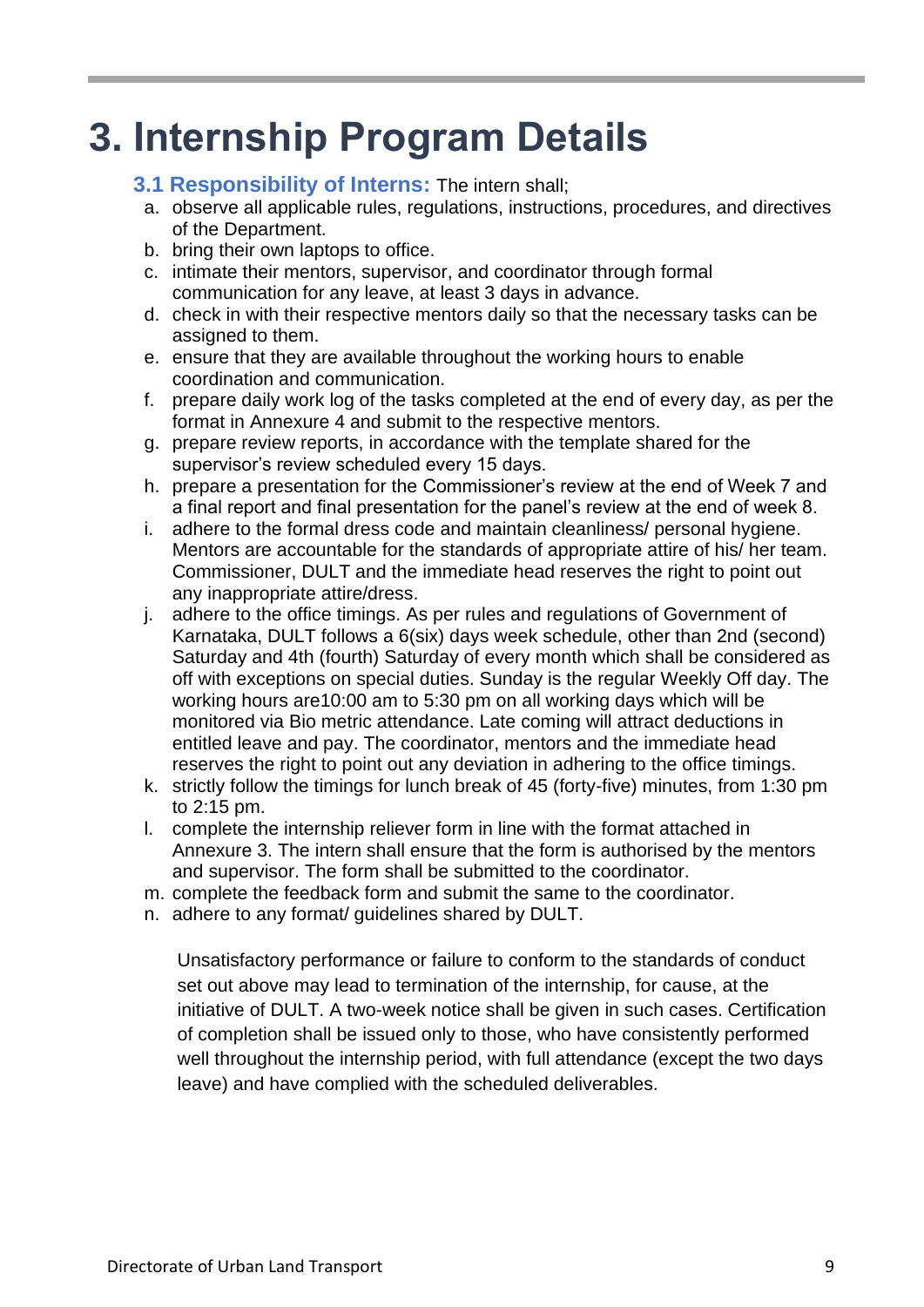### **3.2 Internship Benefits**

- a. **Stipend:** A stipend of INR 10,000 (inclusive of travel allowance: INR 2,500/) shall be provided every month.
- b. **Certificate:** An internship certificate shall be provided after successful completion of the internship period.
- c. **Leave Policy:** The interns can avail a maximum of 2 leaves during the internship period, after obtaining prior permission from the mentors and supervisor. A formal email should be sent to the mentors, supervisor, and coordinator for the record. Any leave availed in addition to the 2 granted leaves must be compensated at the end of the internship period. Interns shall intimate their mentors, supervisor, and coordinator through formal communication for any leave, at least 3 days in advance.

\*Note: Interns should bring their own laptops to office. They will be provided with a workstation and internet access.